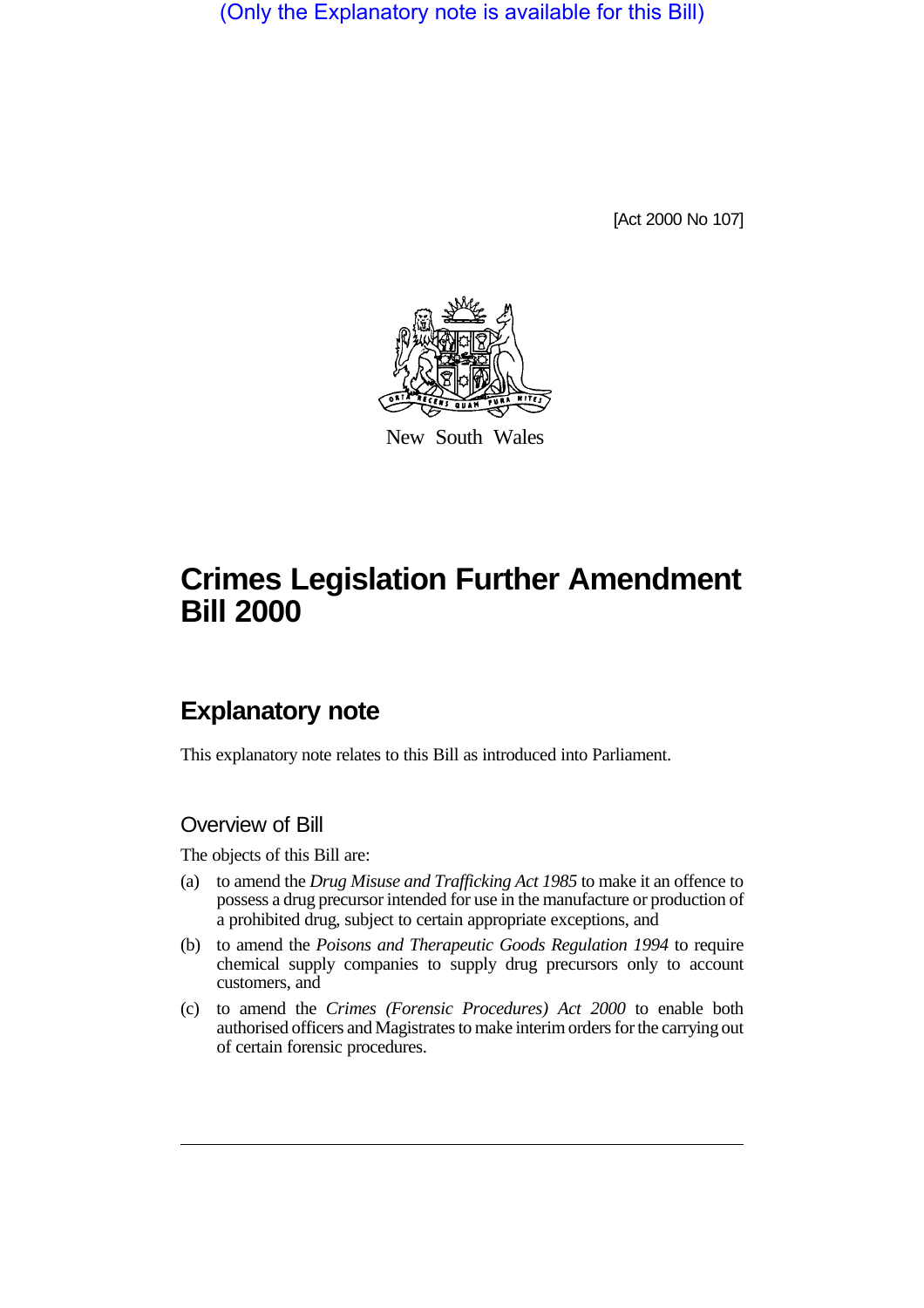Crimes Legislation Further Amendment Bill 2000 [Act 2000 No 107]

Explanatory note

### Outline of provisions

**Clause 1** sets out the name (also called the short title) of the proposed Act.

**Clause 2** provides for the commencement of the proposed Act on a day or days to be appointed by proclamation.

**Clause 3** is a formal provision giving effect to the amendments to the *Drug Misuse and Trafficking Act 1985* set out in Schedule 1.

**Clause 4** is a formal provision giving effect to the amendment to the *Criminal Procedure Act 1986* set out in Schedule 2.

**Clause 5** is a formal provision giving effect to the amendment to the *Poisons and Therapeutic Goods Regulation 1994* set out in Schedule 3.

**Clause 6** is a formal provision giving effect to the amendments to the *Crimes (Forensic Procedures) Act 2000* set out in Schedule 4.

#### **Schedule 1 Amendment of Drug Misuse and Trafficking Act 1985**

**Schedule 1 [1]** inserts proposed section 24A into the *Drug Misuse and Trafficking Act 1985*. The proposed section makes it an indictable offence to have possession of a precursor with the intention of using it in the manufacture or production of a prohibited drug. *Precursor* is defined to be a substance specified or described in the regulations as a precursor for the purposes of the proposed section. The proposed section will not render unlawful the manufacture or production of a prohibited drug by a person who has authority to do so either under the *Poisons and Therapeutic Goods Act 1966* or from the Director-General of the Department of Health.

**Schedule 1 [3]** provides that the penalty for the offence created by proposed section 24A is a fine of 2,000 penalty units or imprisonment for a term of 10 years, or both.

**Schedule 1 [2]** enables the summary disposal of the offence unless the prosecution or the accused elects otherwise. If the offence is dealt with summarily, the maximum penalty is a fine of 100 penalty units or imprisonment for 2 years, or both.